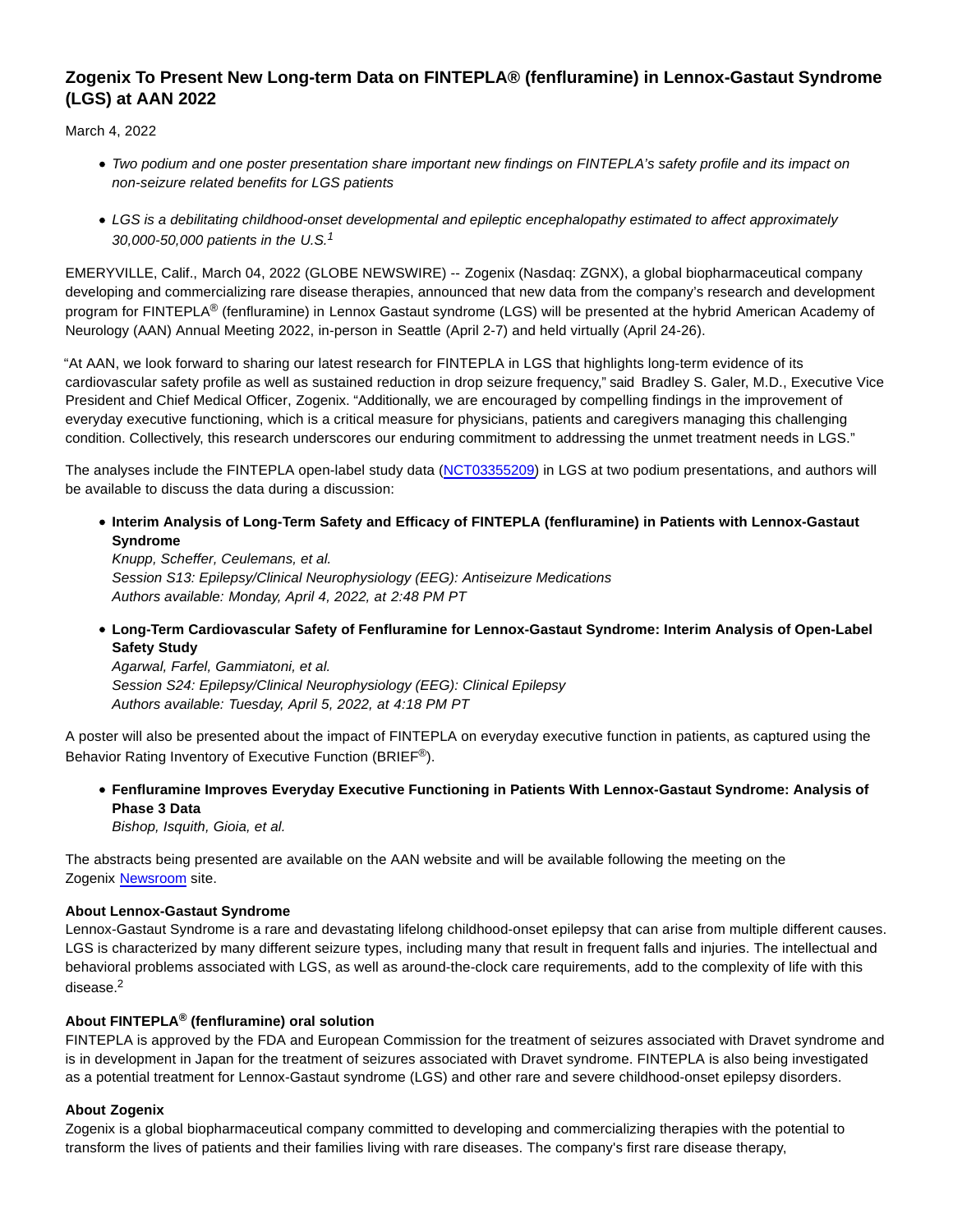FINTEPLA<sup>®</sup> (fenfluramine) oral solution, has been approved by the U.S. Food and Drug Administration (FDA) and the European Medicines Agency and is under regulatory review in Japan for the treatment of seizures associated with Dravet syndrome, a rare, severe lifelong epilepsy. The U.S. FDA recently accepted for filing Zogenix's supplemental New Drug Application (sNDA) and granted Priority Review for the use of FINTEPLA for the treatment of seizures associated with an additional rare epilepsy, Lennox-Gastaut syndrome (LGS). Zogenix is also initiating a study of FINTEPLA in a genetic epilepsy called CDKL5 Deficiency Disorder (CDD) and is collaborating with Tevard Biosciences to identify and develop potential next-generation gene therapies for Dravet syndrome and other genetic epilepsies. The company has an additional late-stage development program, MT-1621, in a mitochondrial disease called TK2 deficiency.

#### **Forward Looking Statements**

Zogenix cautions you that statements included in this press release that are not a description of historical facts are forward-looking statements. Words such as "believes," "anticipates," "plans," "expects," "indicates," "will," "intends," "potential," "suggests," "assuming," "designed," and similar expressions are intended to identify forward-looking statements. These statements include: the potential for FINTEPLA to lead to improvement of functioning in patients with LGS; Zogenix's commercialization plans in the U.S. and Europe; and Zogenix's plans with respect to its development programs. These statements are based on Zogenix's current beliefs and expectations. The inclusion of forward-looking statements should not be regarded as a representation by Zogenix that any of its plans will be achieved. Actual results may differ from those set forth in this release due to the risks and uncertainties inherent in Zogenix's business, including, without limitation: the timing and completion of the announced merger between Zogenix and UCB S.A., and any effects of the announcement, pendency or completion of the announced merger, including the anticipated benefits therefrom; FINTEPLA may not achieve broad market acceptance as a treatment option of seizures associated with LGS or Dravet syndrome which would limit Zogenix's ability to general revenues; Zogenix may not be successful in executing its sales and marketing strategy for the commercialization of FINTEPLA in the U.S. and Europe, including due to the costs and procedures related to the REMS certification process or controlled access program; the COVID-19 pandemic may continue to disrupt Zogenix's business operations, impairing the ability to commercialize FINTEPLA in the U.S. and Europe and Zogenix's ability to generate product revenue in the U.S. and Europe and conduct its development programs; unexpected adverse side effects or inadequate therapeutic efficacy of fenfluramine that could limit regulatory approval or commercialization, or that could result in recalls or product liability claims; later developments with FDA that may be inconsistent with the already completed meetings; additional data from Zogenix's ongoing studies may contradict or undermine the data previously reported; the potential for the FDA to delay timing of review of the sNDA due to the FDA's internal resource constraints or other reasons; and other risks described in Zogenix's prior press releases as well as in public periodic filings with the U.S. Securities & Exchange Commission. You are cautioned not to place undue reliance on these forward-looking statements, which speak only as of the date hereof, and Zogenix undertakes no obligation to revise or update this press release to reflect events or circumstances after the date hereof. All forward-looking statements are qualified in their entirety by this cautionary statement. This caution is made under the safe harbor provisions of Section 21E of the Private Securities Litigation Reform Act of 1995.

## **CONTACTS:**

#### **Zogenix**

[corpcomms@zogenix.com](https://www.globenewswire.com/Tracker?data=8WMkMFpd1209DyMvIL63D6eZT-5SigCefudC-aXJOiZrDWv-bK8fyfY7jsC_qw_MHiWqL6rmEuYNOZ3scGqQpBAGhrjbfEFHxwFgahcJfi4=)

#### **Investors**

Brian Ritchie Managing Director, LifeSci Advisors LLC +1 (212) 915-2578 | [britchie@lifesciadvisors.com](https://www.globenewswire.com/Tracker?data=TUTXRHin9GPkU9HTJh6oJbxYcdr0A9cwkkkfQxf2S9TqiiVDM140zOEWvC_w_z8vVwoAS60EiF9cN-2bQcbSL5svArguTJ48Eqtjj3B1rVujvt1XVldz8mX1w6jOheeQ)

#### **Media**

Dan Childs, Porter Novelli +1 (781) 888-5106 | [dan.childs@porternovelli.com](https://www.globenewswire.com/Tracker?data=e9GX0an9qxuNI0oJiPohucGjsNoVBIABUiTdIRO7JmxfQknkBgJVRwTFjJ_R2ZHMx5HfPPe0UN-XkHzw_tYb_Sc28Cea1L3gPH16T6_LD4Zz3nEm-xTUXqR0eRYz4lzL)

<sup>1</sup> Zogenix estimates.

\_\_\_\_\_\_\_\_\_\_\_\_\_\_\_\_\_\_\_\_\_\_\_\_

<sup>2</sup> National Institute of Neurological Disorders and Stroke. Lennox-Gastaut Syndrome Information Page. Last Accessed Jan 2022.